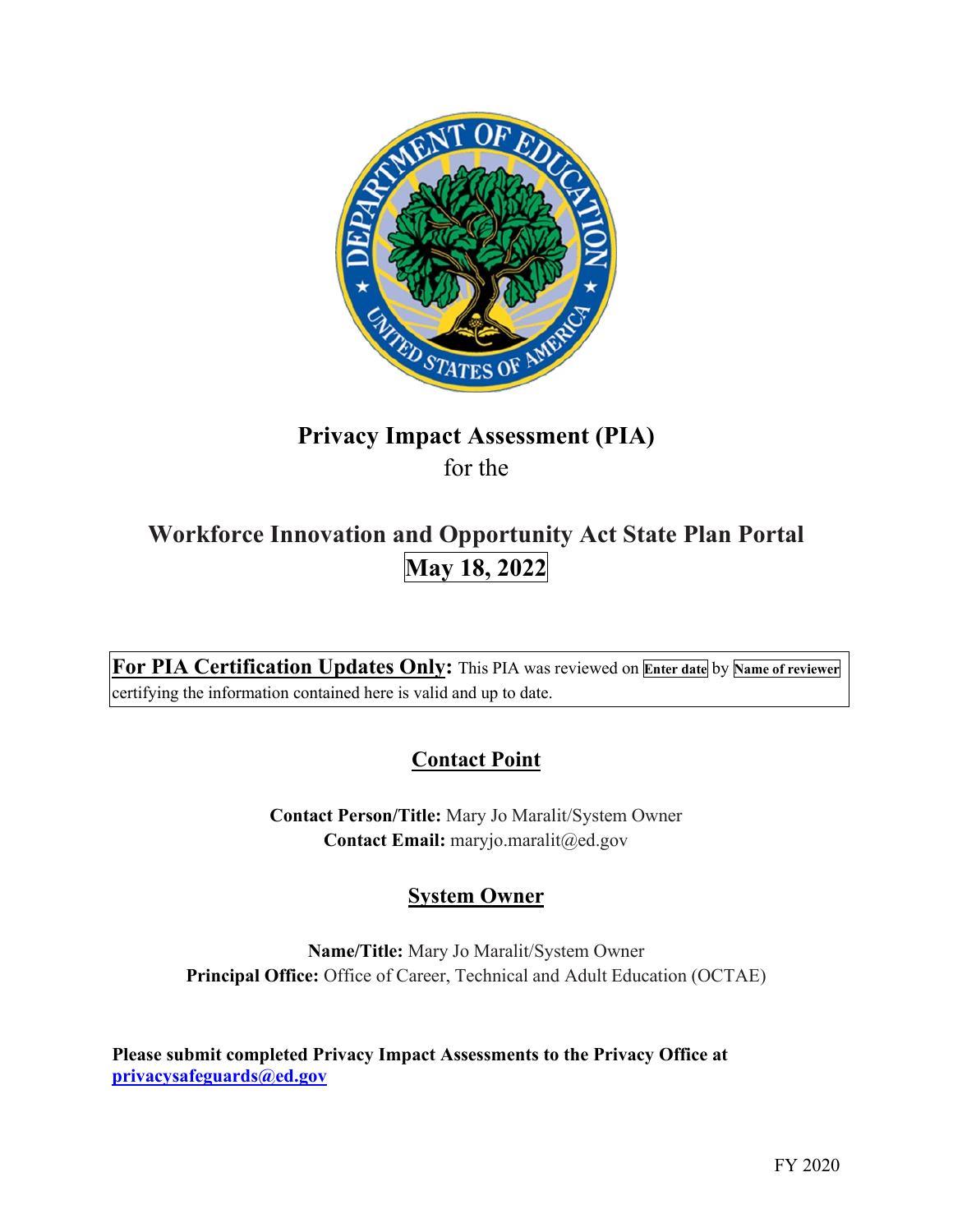*Please complete this Privacy Impact Assessment (PIA) on how personally identifiable information (PII) is collected, stored, protected, shared, and managed electronically by your system. You may wish to consult with your ISSO in completing this document. If a question does not apply to your system, please answer with N/A.* 

## **1. Introduction**

**1.1.** Describe the system including the name, acronym, and a brief description of the program or purpose for the system.

 The Workforce Innovation and Opportunity Act (WIOA) State Plan Portal (SPP) is developed and maintained by the U.S. Department of Education's (Department) Office of Career, Technical, and Adult Education (OCTAE) with an Interagency Agreement with the U.S. Department of Labor (DOL) to support requirements for the Workforce Innovation and Opportunity Act (WIOA), signed into law on July 22, 2014. WIOA is designed to help job seekers access employment, education, training, and support services to succeed in the labor market and to match employers with the skilled workers they need to compete in the global economy.

 are shared with the three partner agencies when States choose to include any of the combined partner programs listed in the WIOA statute. Under WIOA Public Law 113-128, States are required to submit State Plans to DOL. The State Plans are shared with the Department, and, where applicable, with the U.S. Department of Health and Human Services (HHS), the U.S. Department of Agriculture (USDA), and the U.S. Department of Housing and Urban Development (HUD). Plans

 ensure that the workforce system is industry-relevant by responding to the economic needs of the state and matching employers with skilled workers. The State Plans combined partner programs listed in the WIOA statute.<br>States must have federally approved State Plans<sup>1</sup> to receive funding under six core programs (Adult, Dislocated Worker, Youth, Adult Education and Family Literacy Act (AEFLA), Wagner-Peyser, and the Vocational Rehabilitation (VR) programs). WIOA requires that States review their plan every two years and update State Plans based on changes in the labor market and economic conditions or other factors affecting the implementation of the State Plan. The plan requirements improve service integration and describe how the state will develop and implement a unified, integrated service delivery system.

The State Plans are submitted via the WIOA SPP web application that is used by nine program offices in five Federal agencies (the Department, DOL, HHS, HUD, and USDA). The portal's structure follows the DOL information collection titled, Required

<https://rsa.ed.gov/sites/default/files/subregulatory/tac-20-01.pdf>• U.S. Department of Labor: [https://wdr.doleta.gov/directives/attach/TEGL/TEGL\\_10-19.pdf](https://wdr.doleta.gov/directives/attach/TEGL/TEGL_10-19.pdf) 

<sup>&</sup>lt;sup>1</sup> Examples of guidance to grantees regarding State Plans:

https://www2.ed.gov/about/offices/list/ovae/pi/AdultEd/octae-program-memo-20-1.pdf • U.S. Department of Education, Office of Career, Technical, and Adult Education:

https://rsa.ed.gov/sites/default/files/subregulatory/tac-20-01.pdf • U.S. Department of Education, Office of Special Education and Rehabilitative Services: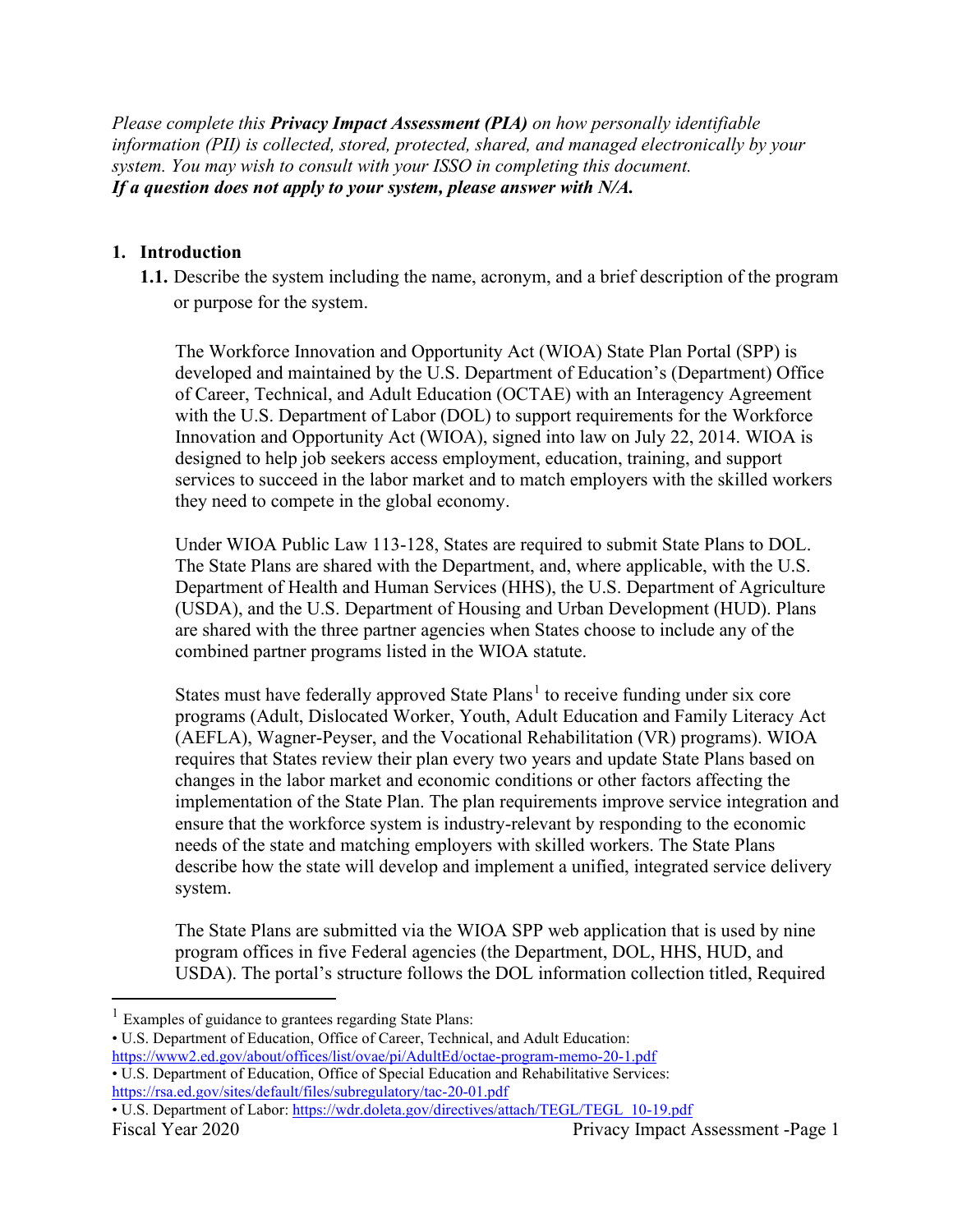Elements for Submission of the Unified or Combined State Plan and Plan Modifications under the Workforce Innovation and Opportunity Act (OMB Control Number 1205- 0522). WIOA requires the governor of each state to submit a State Plan that includes a four-year strategy and operational plan for the continuing implementation of the state's workforce development system, with an update after two years.

The State Plans are initially created and submitted by state grantees and stored in the WIOA SPP. The plans are then reviewed in the WIOA SPP by teams of federal reviewers from the agencies listed above and approved by the Secretaries of the relevant agencies or their designee(s). The approved plans are published on the public facing WIOA SPP website.

The WIOA SPP has a password-protected area where state representatives can draft, review, and submit their plans and federal staff can review and provide comments by logging into the web portal with user accounts limited to their specific roles and duties. State Plans and user information are stored in the portal's secured database.

The WIOA SPP web portal is comprised of a webserver, application server, and database that comply with all security and privacy policies and regulations.

Users are identified by federal staff to create accounts in the WIOA SPP system. Once account creations are submitted, the system will validate the user's email address against the lists of acceptable Fully Qualified Domain Name (FQDNs). An email is sent to the users to verify the account creation request, once the account is verified, the user can update their password.

 approver, federal reviewer, federal program specialist, and federal panel lead. Once accounts are validated, federal staff review requests for additional roles prior to granting access. Roles for state users are state staff editor, state plan director, or big submitter for the state to which they are aligned. Roles for federal users include user

**1.2.** Describe the purpose for which the personally identifiable information  $(PII)^2$  is collected, used, maintained or shared.

 agency) is collected to enable account creation for designated federal users and a limited PII (first name, last name, work email address, work phone number, and federal or state number of state users that have been approved and authenticated by federal staff.

place of birth, mother's maiden name, etc. OMB Circular A-130, page 33 <sup>2</sup> The term "personally identifiable information" refers to information which can be used to distinguish or trace an individual's identity, such as their name, social security number, biometric records, etc. alone, or when combined with other personal or identifying information which is linked or linkable to a specific individual, such as date and Fiscal Year 2020 Privacy Impact Assessment -Page 2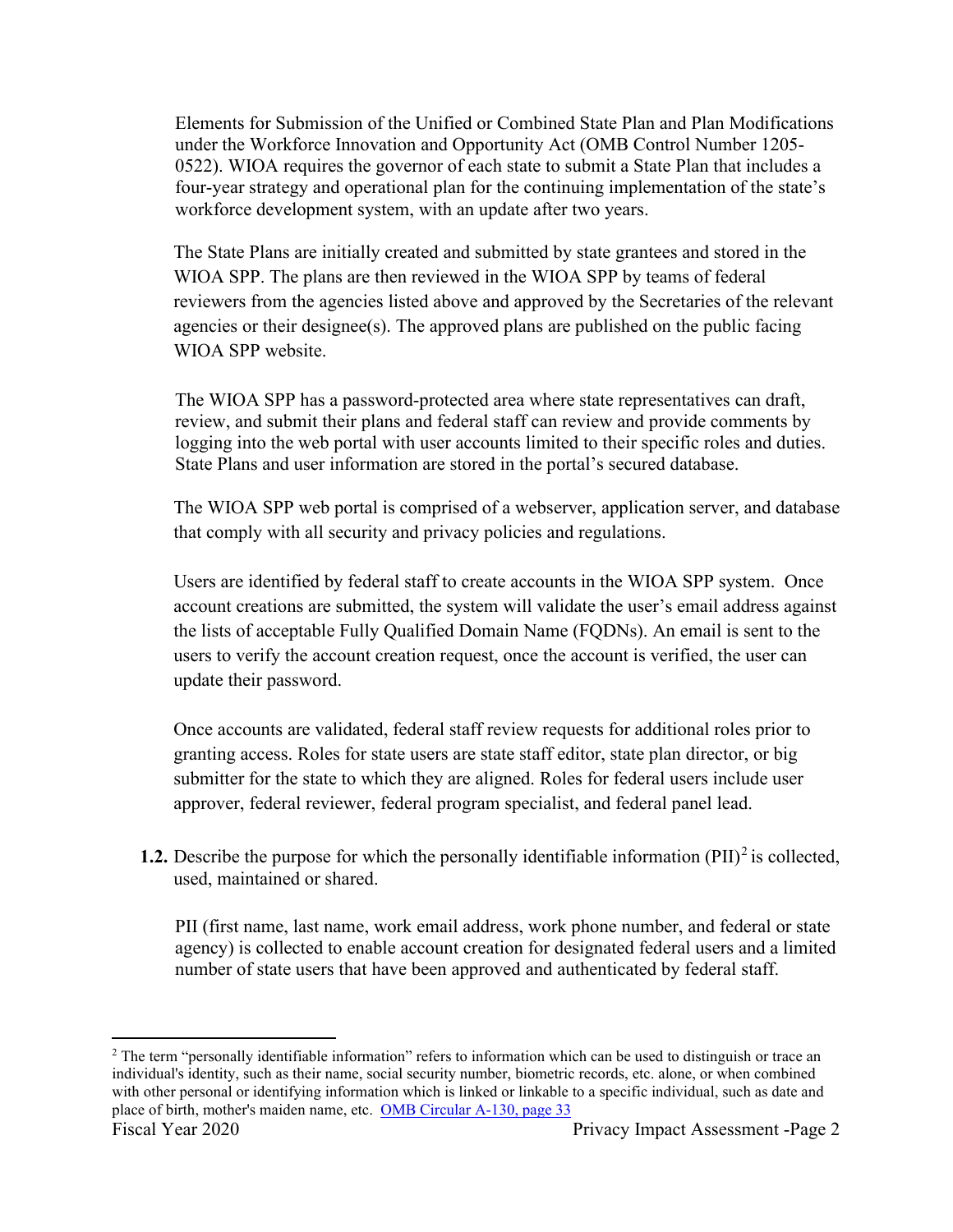State and federal users are required to authenticate into the WIOA SPP to complete their work on State Plans as described in question 1.1 above.

**1.3.** Is this a new system, or one that is currently in operation?

## Currently Operating System

**1.4.** Is this PIA new, or is it updating a previous version?

## Updated PIA

The PIA is being updated as part of the required biennial review.

**1.5.** Is the system operated by the agency or by a contractor?

## Contractor

- **1.5.1.** If the system is operated by a contractor, does the contract or other acquisitionrelated documents include privacy requirements?
	- $\Box$ N/A

Yes

## **2. Legal Authorities and Other Requirements**  *If you are unsure of your legal authority, please contact your program attorney.*

**2.1.** What specific legal authorities and/or agreements permit and regulate the collection and use of data by the system? Please include name and citation of the authority.

WIOA SPP is authorized by law to collect and use these data under the Workforce Innovation and Opportunity Act (WIOA) (29 U.S. Code Section 3101); July 22, 2014 (Pub. L. 113-128).

## **SORN**

such as a Social Security Number or other identification?<br>No **2.2.** Is the information in this system retrieved by an individual's name or personal identifier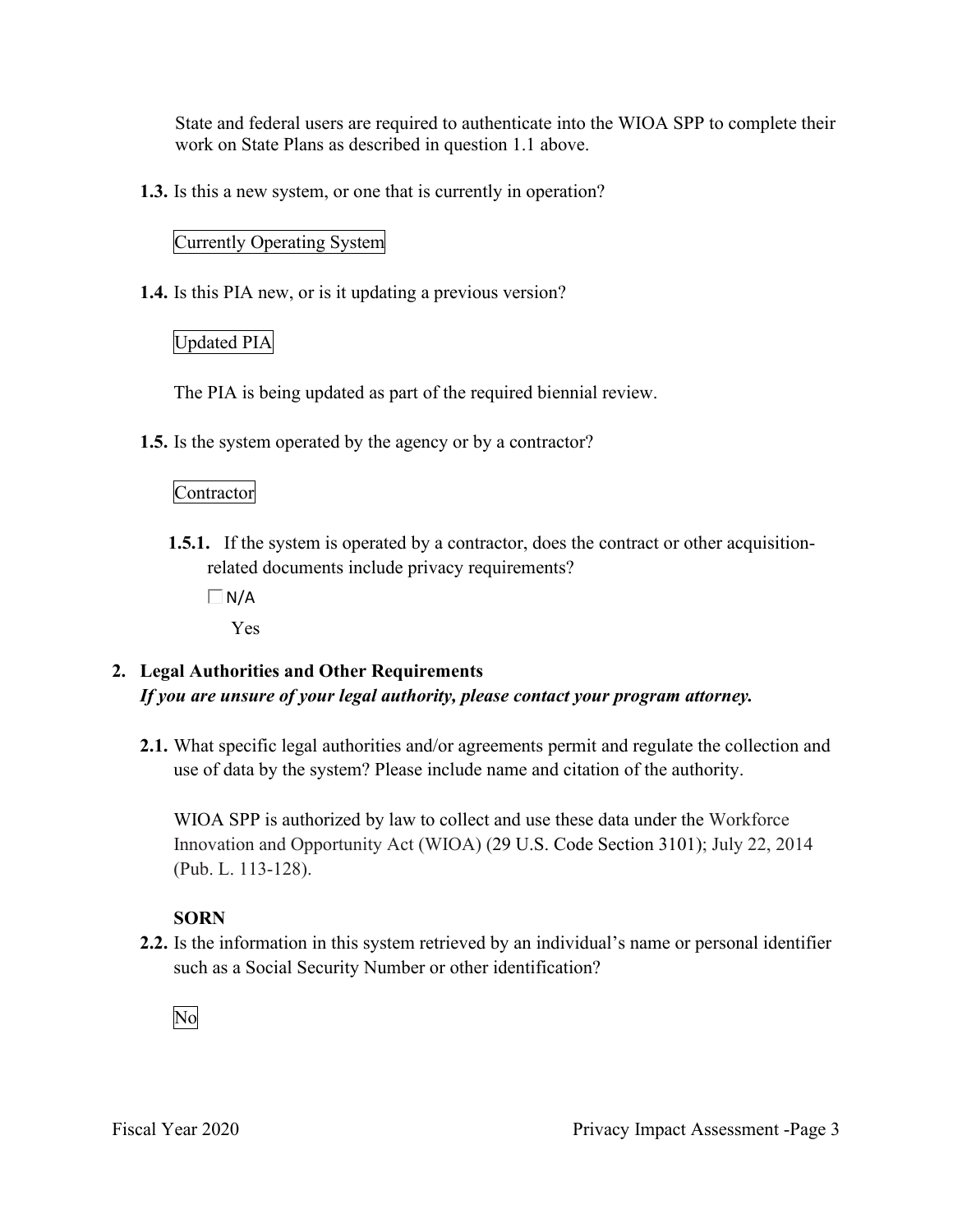- **2.2.1.** If the above answer is **YES,** this system will need to be covered by Privacy Act System of Records Notice(s)  $(SORN(s))$ .<sup>3</sup> Please provide the SORN name, number, Federal Register citation and link, or indicate that a SORN is in progress.  $\overline{M}$  N/A
- **2.2.2.** If the above answer is **NO**, explain why a SORN was not necessary. For Department, etc. example, the information is not retrieved by an identifier, the information is not maintained in a system of records, or the information is not maintained by the

 $\Box$ N/A

State Plan information is retrieved by state. No information is retrieved by name or other personal identifier.

#### **Records Management**

**If you do not know your records schedule, please consult with your records liaison or send an email to [RMHelp@ed.gov](mailto:RMHelp@ed.gov)** 

 **2.3.** What is the records retention schedule approved by National Archives and Records Administration (NARA) for the records contained in this system? Please provide all relevant NARA schedule numbers and disposition instructions.

The Department shall submit a retention and disposition schedule that covers the records contained in this system to the National Archives and Records Administration (NARA) for review. The records will not be destroyed until such time as NARA approves said schedule.

OCTAE is waiting on the  $21<sup>st</sup>$  Century Information Retention Policy Framework to be approved and implemented. In that Framework, WIOA SPP would fall under DAA-0441-2022-0001-0002 II.A. Completed Research and Statistical Program Records.

Until that framework is implemented, the records will not be destroyed until such time as NARA approves said schedule.

access and correct any PII maintained by ED. <u>https://connected.ed.gov/om/Documents/SORN-Process.pdf</u><br>Fiscal Year 2020 Privacy Impact Assessment -Page 4 <sup>3</sup> A System of Records Notice (SORN) is a formal notice to the public that identifies the purpose for which PII is collected, from whom and what type of PII is collected, how the PII is shared externally (routine uses), and how to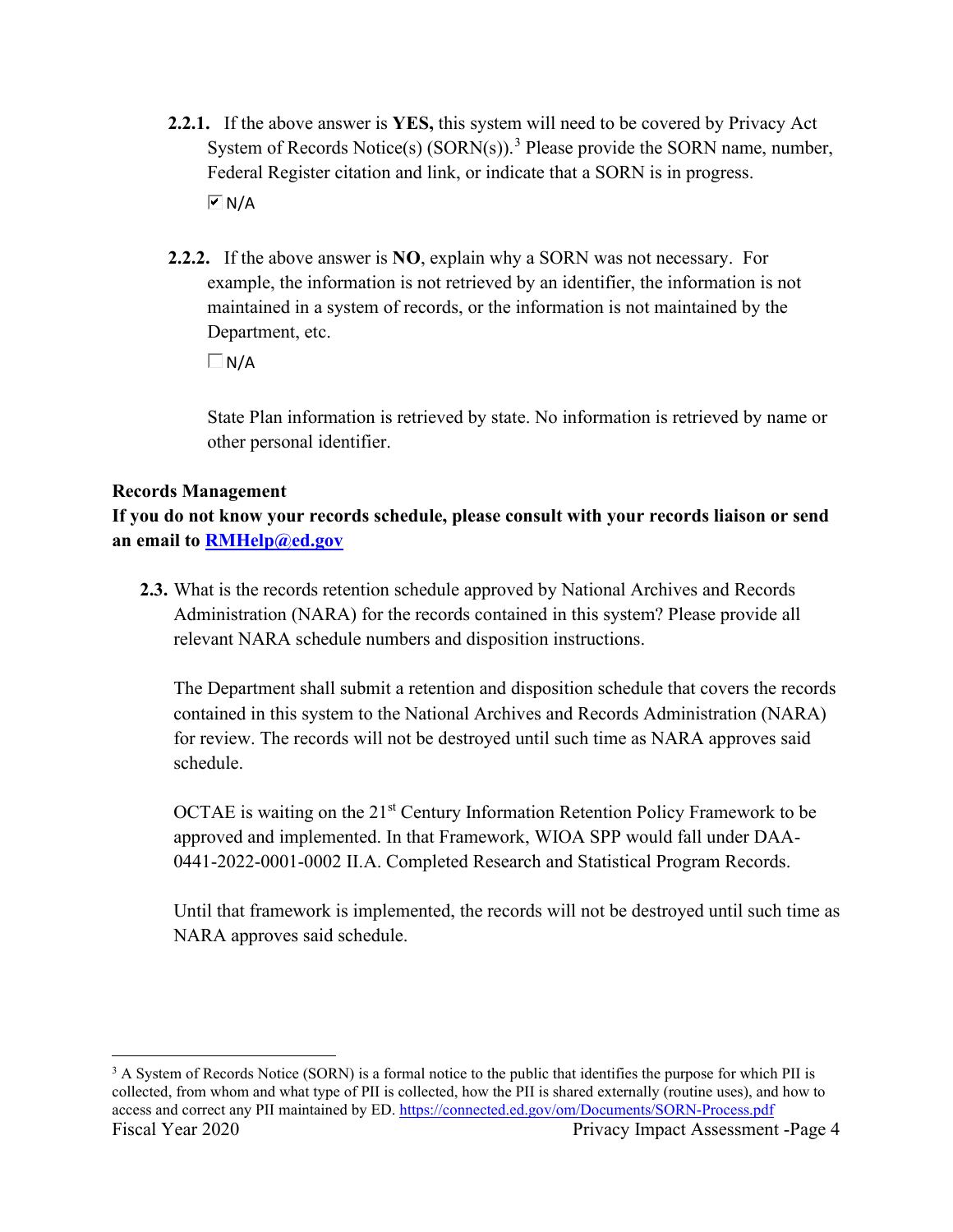**2.4.** Is the PII contained in this system disposed of appropriately, and in accordance with the timelines in the records disposition schedule?

Yes

## **3. Characterization and Use of Information**

#### **Collection**

**3.1.** List the specific PII elements (e.g., name, email, address, phone number, date of birth, Social Security, etc.) that the system collects, uses, disseminates, or maintains.

 number, and state or federal agency as part of account creation for all authenticated state and The PII maintained within WIOA SPP includes name, work email address, office phone federal users.

stated in Question 1.2?<br>Yes **3.2.** Does the system collect only the minimum amount required to achieve the purpose

The PII collected and maintained is the minimum amount required by WIOA SPP for account creation and to allow for communication with authenticated state and federal users.

**3.3.** What are the sources of PII collected (e.g., individual, school, another agency, commercial sources, etc.)?

The sources of the information are the state and federal users who require access to the WIOA SPP.

**3.4.** How is the PII collected from the stated sources listed in Question 3.3 (e.g., paper form, web page, database, etc.)?

Federal and state users complete and submit the "Request for Account Access" form through the WIOA SPP in order to create an account for access.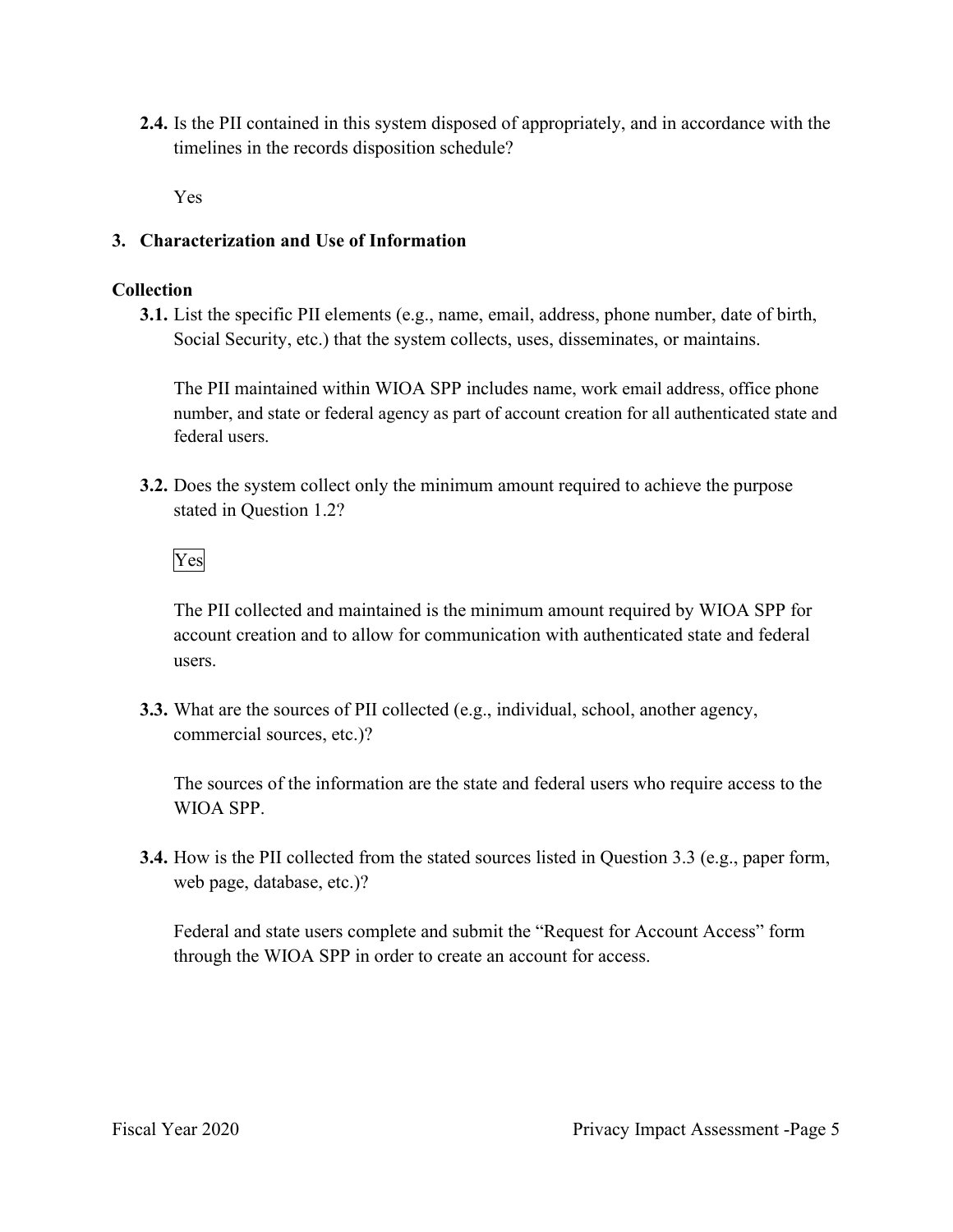**3.5.** How is the PII validated or confirmed to ensure the integrity of the information collected?4 Is there a frequency at which there are continuous checks to ensure the PII remains valid and accurate?

Federal user approvers validate user requests according to lists of state grantees who receive WIOA funding. State user accounts will be reviewed and re-validated at the beginning of every State Plan submission cycle. Users also can update their profile at any time.

Annual audits of user roles and permissions is conducted by the Information System Owner (ISO) as part of the ongoing security authorization process.

## **Use**

**3.6.** Describe how the PII is used to achieve the purpose stated in Question 1.2 above.

 In order for the states to submit their State Plans to DOL, the information is collected to enable account creation, assign roles, and scope within the State Plan workflows, and access the WIOA SPP website to submit or review the State Plans.

prior to deployment or for training employees?<br>No **3.7.** Is the system using PII for testing/researching new applications or information systems

**3.7.1.** If the above answer is **YES,** what controls are in place to minimize the risk and protect the data?

 $\overline{M}$  N/A

## **Social Security Numbers**

*It is the Department's Policy that, in order to collect Social Security Numbers, the System Owner must state the collection is: 1) authorized by law, 2) necessary for an agency purpose, and 3) there is no reasonable alternative.* 

 **3.8.** Does the system collect Social Security Numbers? Note that if the system maintains Social Security Numbers but does not explicitly collect them, answer 3.8.1 to address the purpose for maintaining them.

and communication with the individual whose information it is.<br>Fiscal Year 2020 Privacy Impact Assessment -Page 6 4 Examples include restricted form filling, account verification, editing and validating information as it's collected,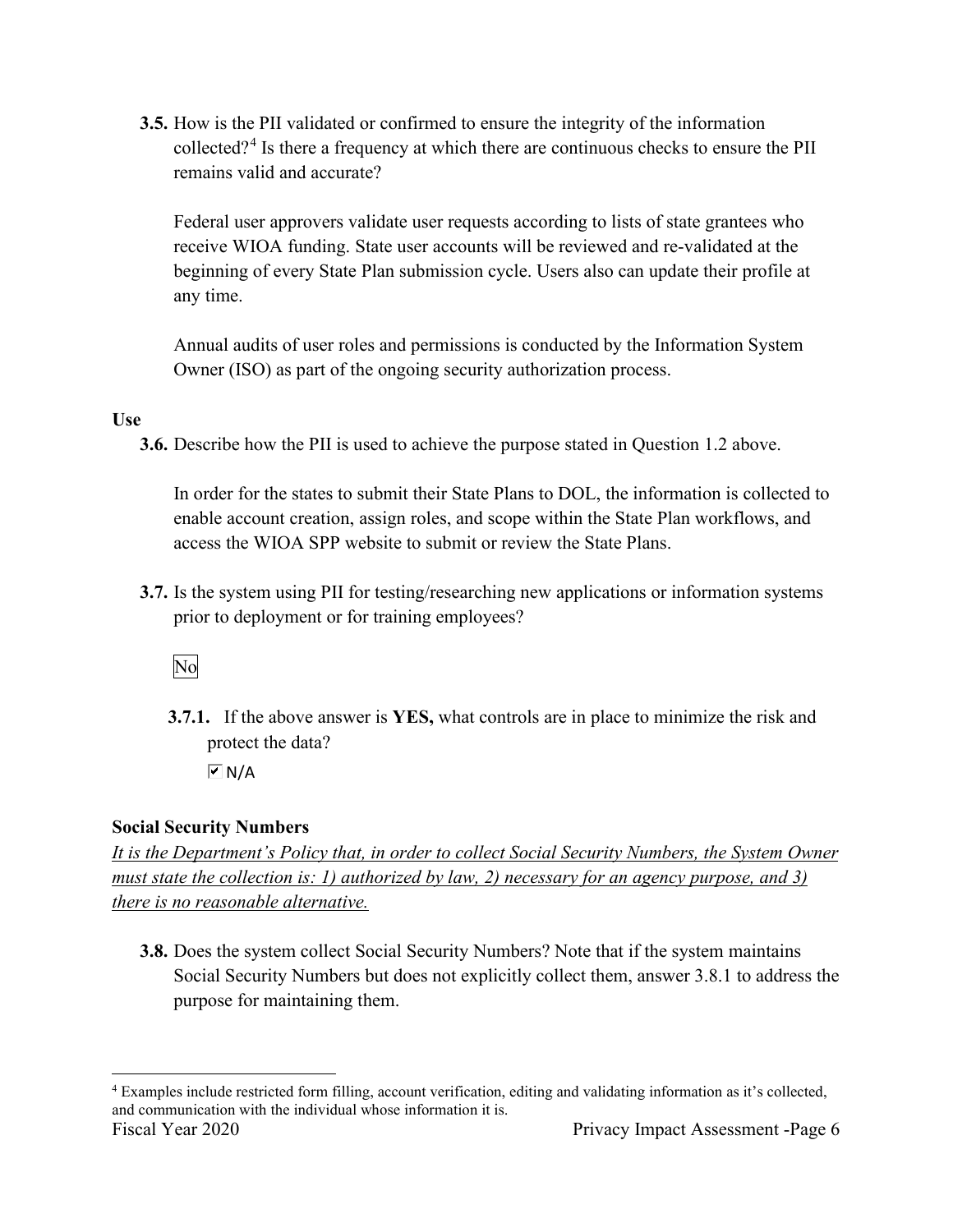**3.8.1.** If the above answer is **YES**, explain the purpose for its collection, and how the SSN will be used.

 $\boxed{\triangledown}$  N/A

**3.8.2.** Specify any alternatives considered in the collection of SSNs and why the alternatives were not selected.

 $\overline{M}$  N/A

#### **4. Notice**

 public notice, such as a SORN, PIA,)? If notice is not provided, explain why not. **4.1.** How does the system provide individuals with notice about the collection of PII prior to its collection (e.g., direct notice, such as a Privacy Act Statement (if applicable) or

Notice is provided on the WIOA SPP account creation page prior to collection of the PII.

**4.2.** Provide the text of the notice or the link to the webpage where the notice is posted if notice is provided other than by SORN or PIA.

 $\Box$ N/A

Under the WIOA (Pub. L. 113-128), the governor of each state must submit a unified or combined State Plan to the Secretary of the U.S. Department of Labor that outlines a four-year strategy for the state's workforce development system. States must have approved unified or combined State Plans in place to receive funding for core programs (OMB Control Number 1205-0522).

 account to enter or review State Plans in the system. Users with WIOA SPP accounts Federal and state users who manage the WIOA programs are required to create an can check on the status of a submitted material or upload new materials to the WIOA SPP.

 For certain federal and state users who need access to administrative privileges in order to carry out WIOA SPP functions in their roles as official representatives of federal, state, local or tribal governments or certain non-governmental organizations, the WIOA SPP website collects additional information such as work email, first name, last name, office phone number, and State or Federal agency. Submission of any information is voluntary and is being done purely for the purpose of authentication.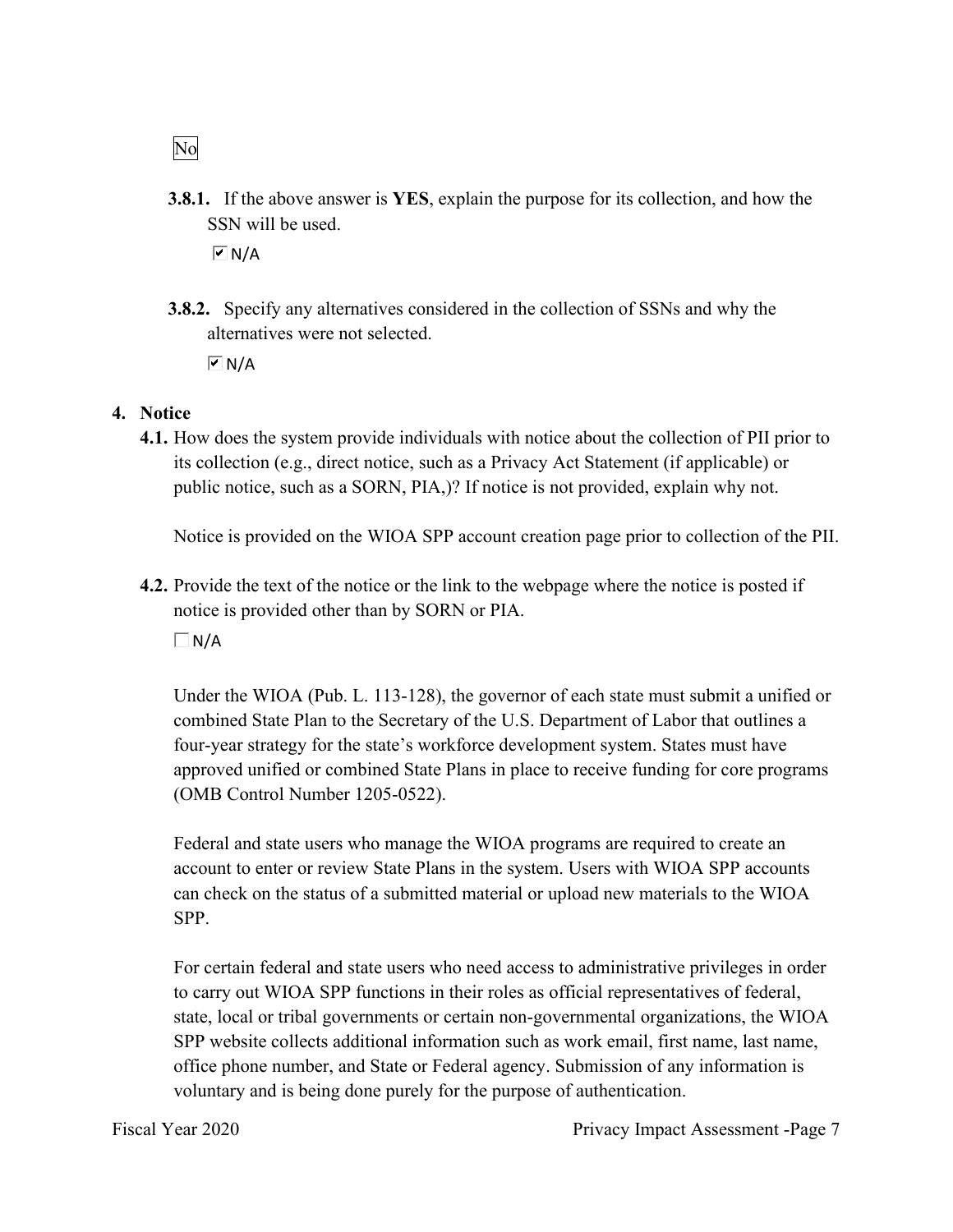**4.3.** What opportunities are available for individuals to consent to uses (including new uses of previously collected PII), decline to provide PII, or opt out of the project?

Providing PII for account creation is voluntary but necessary to perform the duties or uploading State Plan information. State and federal users who request access to the system to enter in State Plan information must agree to all terms of use before they provide the minimal PII.

 are aware of and can consent to, where feasible, these changes? **4.4.** Is the notice referenced in Question 4.1 reviewed and revised when there are changes in the practice, policy, or activities that affect the PII and privacy to ensure that individuals

Yes

#### **5. Information Sharing and Disclosures**

#### **Internal**

 **5.1.** Will PII be shared internally with other ED principal offices? If the answer is **NO**, please skip to Question 5.4.

## Yes

Staff at the Office of Special Education and Rehabilitative Services have access to user information within the portal. Each office is responsible for reviewing and validating state and federal user accounts, based on the programs that they administer.

#### **5.2.** What PII will be shared and with whom?

 $\overline{M}$  N/A

Department users will see the name, role, and email address of the members of their team.

 organizations? **5.3.** What is the purpose for sharing the specified PII with the specified internal

 $\Box$ N/A

Federal teams need to coordinate and collaborate on the development and review of State Plans with each other and with the state teams.

Fiscal Year 2020 Privacy Impact Assessment -Page 8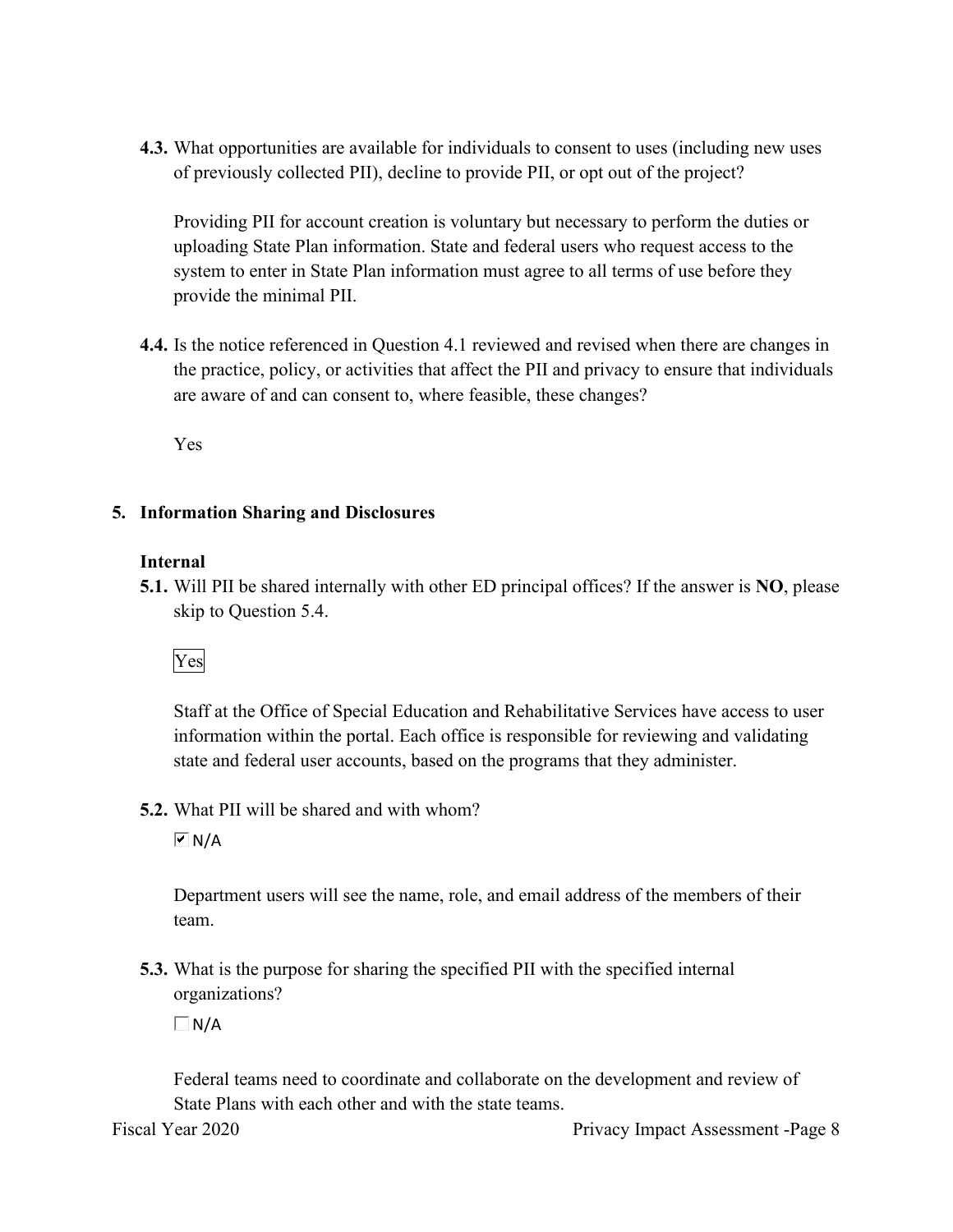## **External**

**5.4.** Will the PII contained in the system be shared with external entities (e.g. another agency, school district, the public, etc.)? If the answer is **NO**, please skip to Question 6.1.

## Yes

 portal. Each office is responsible for reviewing and validating state and federal user Staff at the DOL, HHS, HUD, and USDA have access to user information within the accounts, based on the programs that they administer.

**5.5.** What PII will be shared and with whom? List programmatic disclosures only.<sup>5</sup> **Note: If you are sharing Social Security Numbers externally, please specify to whom and for what purpose**.

 $\Box$ N/A

Federal users will see the name, role, and email address of the members of their team. State users will see the names and role of the people on their state team. Special state users, state program directors, and special federal users, user approvers, will see name, phone, and email for users requesting access to their programs.

**5.6.** What is the purpose for sharing the PII with the specified external entities?  $\overline{M}$  N/A

Federal teams need to coordinate and collaborate on the development and review of State Plans with each other and with the state teams.

**5.7.** Is the sharing with the external entities authorized?

 $\Box$ N/A Yes

Sharing of information with the entities listed above is authorized by the Workforce Innovation and Opportunity Act.

<sup>5</sup> If this information is covered by Privacy Act System of Records Notice (SORN) please list only relevant programmatic disclosures listed under the Routine Uses section. Fiscal Year 2020 Privacy Impact Assessment -Page 9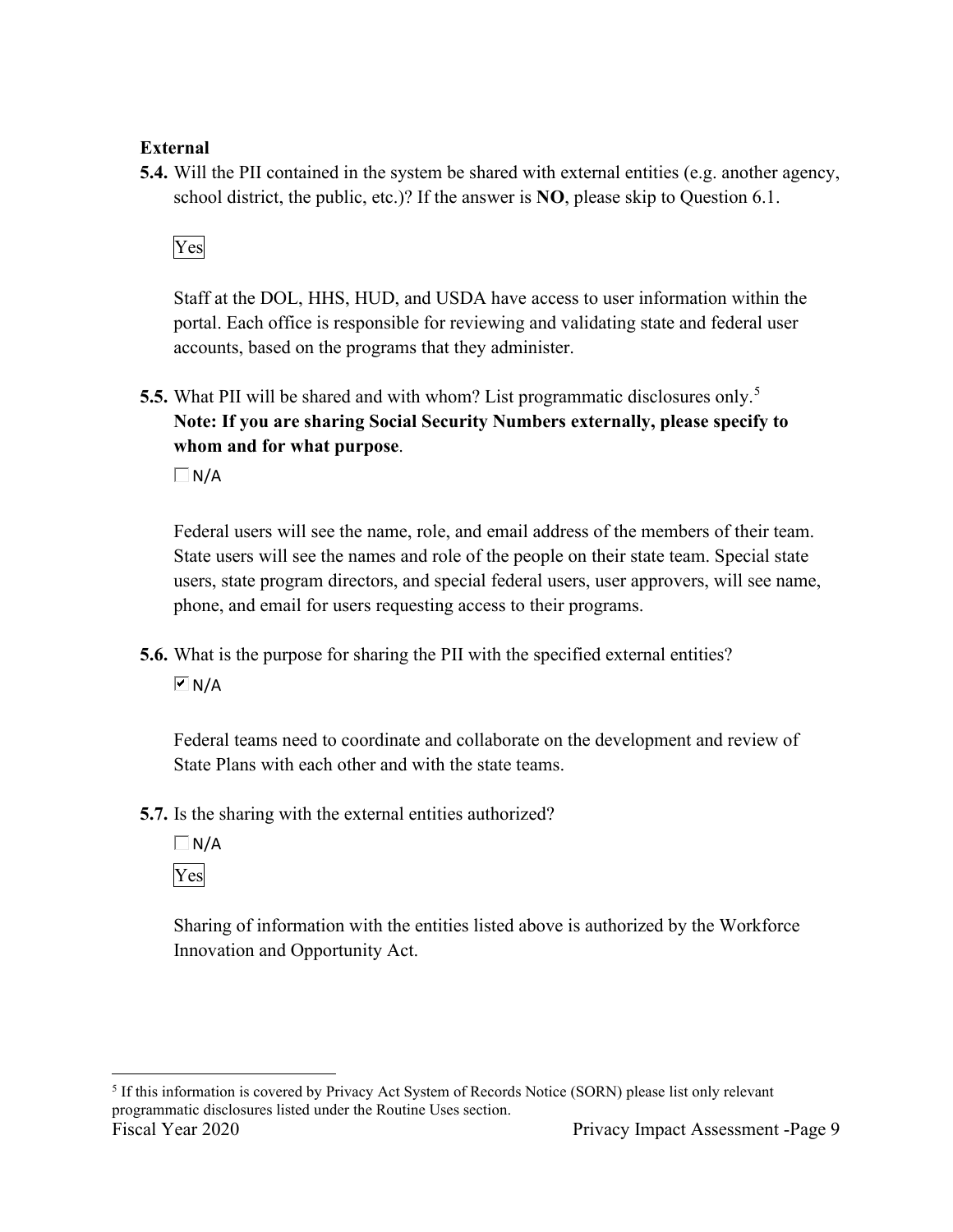**5.8.** Is the system able to provide and retain an account of any disclosures made and make it available upon request?

 $\Box$  N/A Yes

 **5.9.** How is the PII shared with the external entity (e.g., email, computer match, encrypted line, etc.)?

 $\Box$ N/A

Users can only view PII by logging in to the WIOA SPP. Once they are authenticated, they can view their team members information. Information is not disseminated.

**5.10.** Is the sharing pursuant to a Computer Matching Agreement (CMA), Memorandum of Understanding (MOU), or other type of approved sharing agreement with another agency?

 $\Box N/A$ Yes

- **5.11.** Does the project place limitation on re-disclosure?
	- $\boxed{\triangleright}$  N/A

Click here to select.

## **6. Redress**

**6.1.** What are the procedures that allow individuals to access their own information?

 Users may view their information on their profile page on the WIOA SPP Website, once they are logged in. Users can contact their federal liaison for more information.

**6.2.** What procedures are in place to allow the subject individual to correct inaccurate or erroneous information?

 SPP website. Users may edit information on their profile page at any time after logging into the WIOA

**6.3.** How does the project notify individuals about the procedures for correcting their information?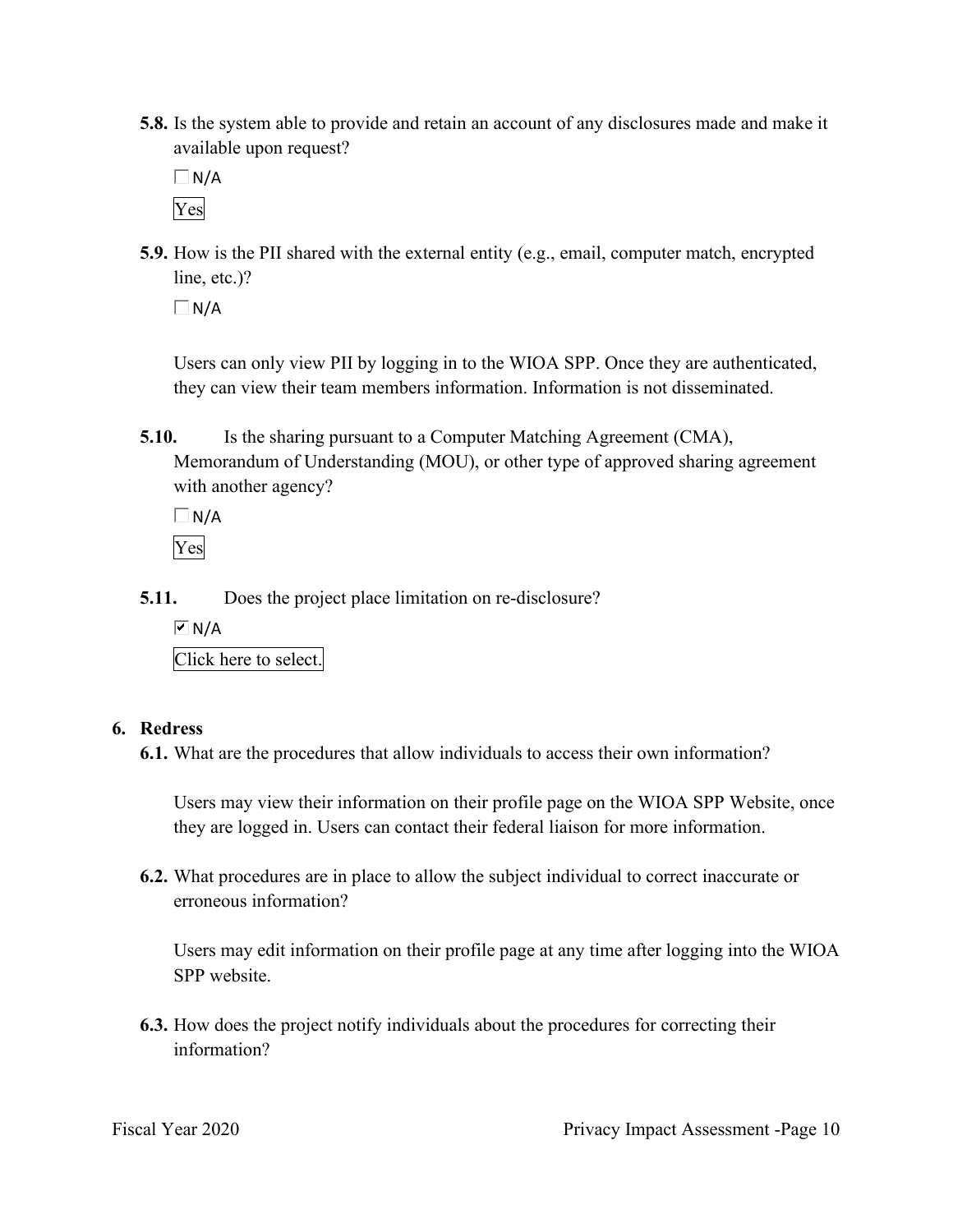Webinars are provided for users of the WOIA SPP system. There are job aids on how to create and update account information on the WIOA SPP Resource page.

#### *7.* **Safeguards**

#### *If you are unsure which safeguards will apply, please consult with your ISSO.*

 system and build privacy extensions to the extent feasible? **7.1.** Does the principal office work with their CSO/ISSO to build privacy & security into the



**7.2.** Is an Authority to Operate (ATO) required?



**7.3.** Under NIST FIPS Pub. 199, what is the security categorization of the system: **Low, Moderate, or High?** 

 $\Box$  N/A Low

**7.4.** What administrative, technical, and physical safeguards are in place to protect the information?

 Department-authorized and is managed using a software development life cycle WIOA SPP is hosted on a secure infrastructure that is FedRAMP-compliant and methodology that includes information security considerations, following an agile, iterative development model. Results meets the current National Institute of Standards and Technology (NIST) Special Publication (SP) 800-53 security and privacy controls for low systems and was assessed through the formal ATO process.

 the system is accessed not in accordance with the rules of behavior. System owner Access to the system is controlled by a group of approved users who have received training unique to their responsibility of reviewing access requests and granting or denying access to the system. Accounts are blocked upon inactivity, upon request or if reviews account management policy annually to ensure alignment with applicable policies, rules, and regulations.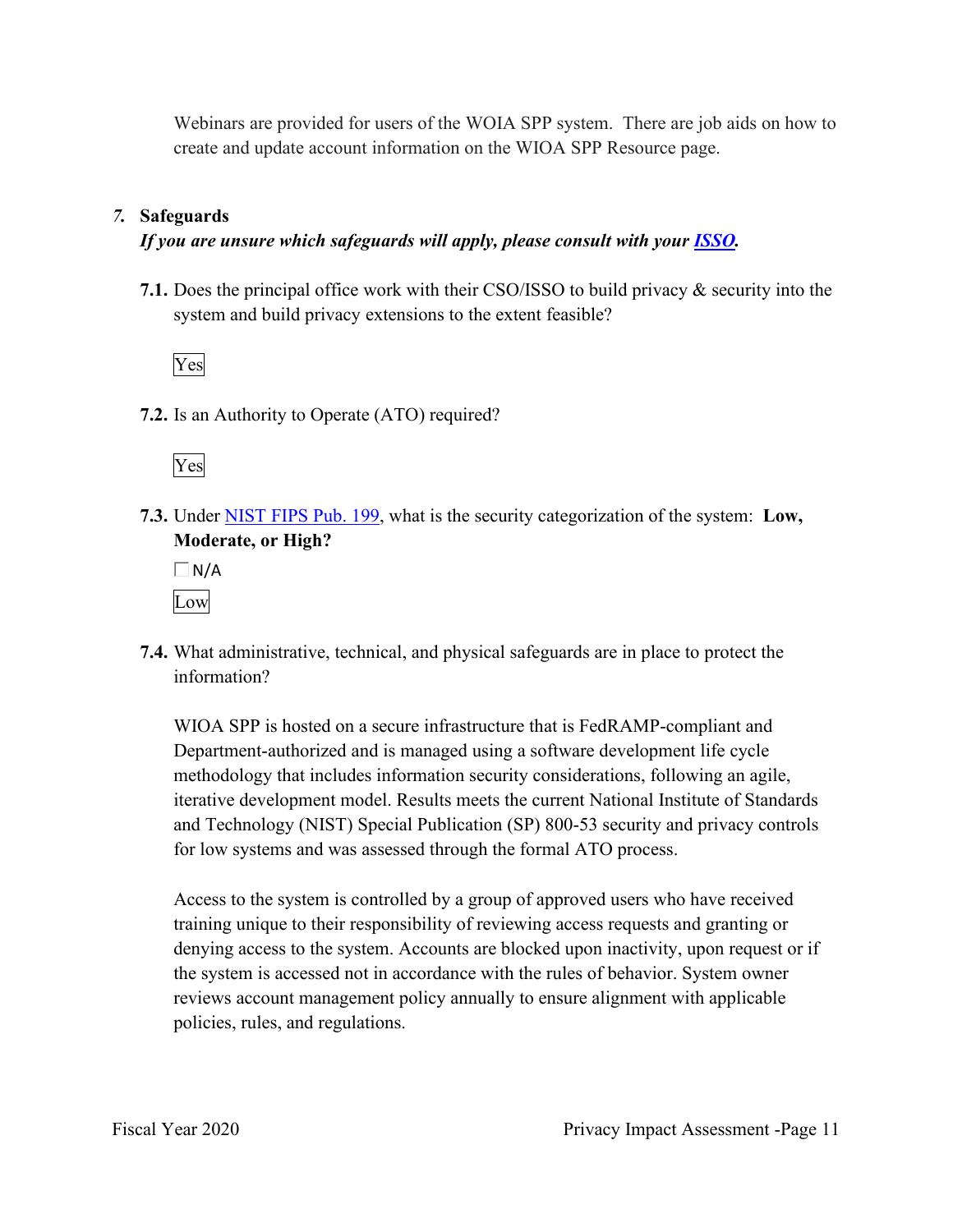federal agency. Contractor staff completes security awareness training managed by the Security awareness training for the federal user approvers is managed by the overseeing Department quarterly.

All non-public facing information is protected by a role-based access control system which prevents unauthorized access. All logged in users are logged and tracked with unique IDs. Passwords are hashed. All data is stored encrypted on disk, and in transit.

 **7.5.** Is the information in the system appropriately secured in accordance with the IT security requirements and procedures as required by Federal law and policy?



**7.6.** Has a risk assessment been conducted where appropriate security controls to protect against that risk have been identified and implemented?

Yes

 ensure the security controls continue to work properly at safeguarding the PII. **7.7.** Please describe any monitoring, testing or evaluation conducted on a regular basis to

All data and PII is encrypted in transit and at rest. Access to PII is only accessible to the owner (authorized logged in users), users with highly privileged application access, and developers who have system admin access to the portal. Content is monitored and logged for any changes along with the user who initiates the change. Physical access to devices is protected and monitored.

Additional monitoring includes monthly operating system vulnerability scans, database benchmark scans, web application vulnerability scans, and cloud and hosted application scans.

## **8. Auditing and Accountability**

 **8.1.** How does the system owner assess and ensure that the PII is used in accordance with stated practices in this PIA?

The system owner ensures that the information is maintained and used in accordance with the stated practices in this PIA.

The first method is by completing the Department's risk management framework process to receive an ATO. During the ATO process, the WIOA SPP system owner